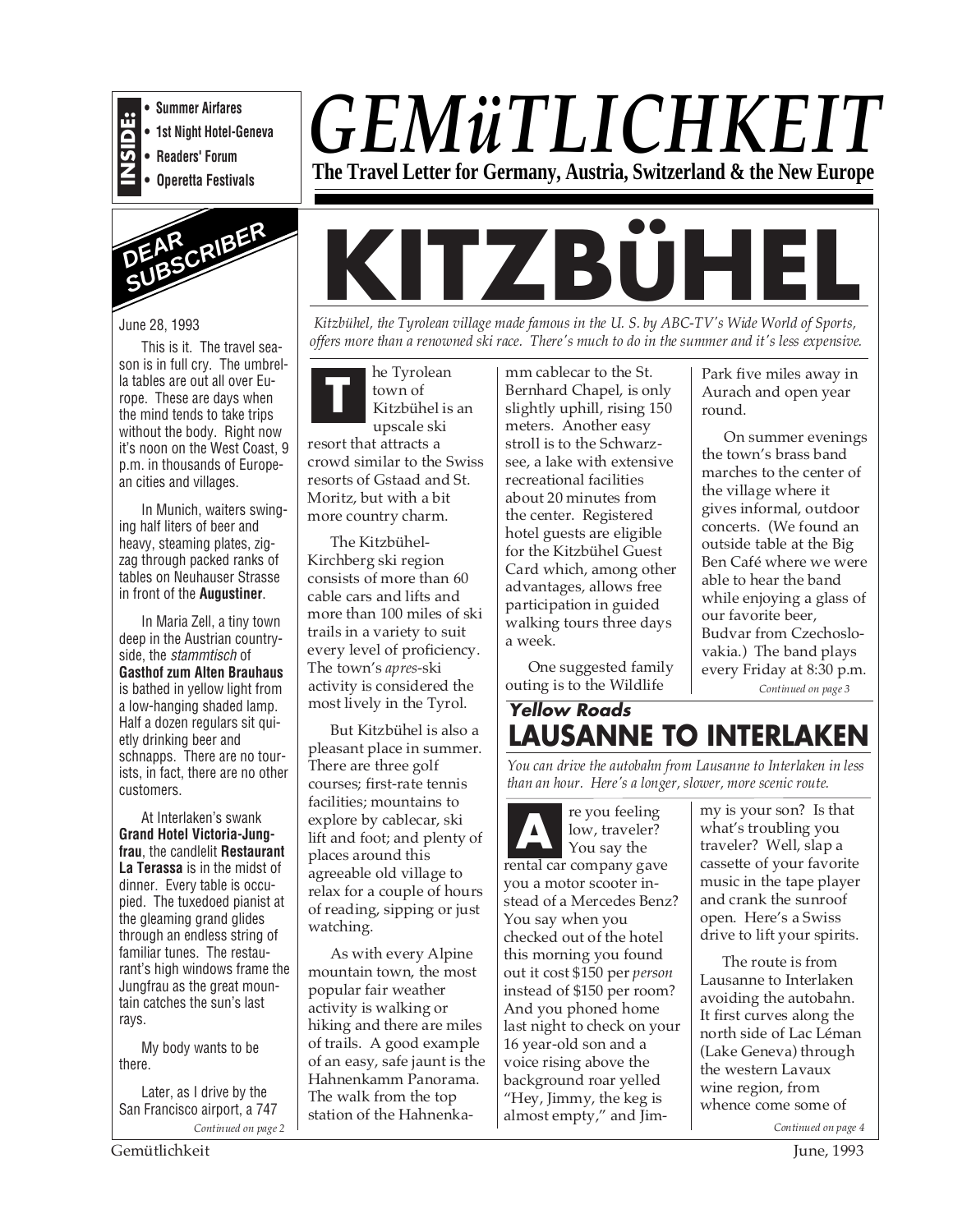# *DEAR SUBSCRIBER*

*Continued from page 1*

taxis toward takeoff. It is a flight I know well, Lufthansa's #455, nonstop to Frankfurt. No matter how many times I see an airplane on a runway I want to be on it.

But not today. Today I must return to my desk, fire-up the Mac, crack the spigot and release another trickle from my tiny reservoir of travel wisdom. Pray the drought is truly over.

### **Summer Airfares**

Transatlantic airfares are at their highest point of the year. It would, of course, have been prudent to have purchased your tickets in March or April when there were a few deals out there, but not everyone can plan that far ahead. For those of you shopping now for seats to Europe in July, August or September, here are a few ideas:

• Start with **Swissair**. Because you're a Gemütlichkeit subscriber you are entitled to \$100 off the airline's best sale fares in Coach Class, \$400 off Business Class and \$600 off First Class. (Remember, to obtain the reduced price, first book directly with Swissair at 800-221- 4750. Identify yourself as a Gemütlichkeit subscriber and reserve at the best fare available. Next, call Shirley at 800- 238-0399 who — after confirming with Gemütlichkeit that you are a subscriber — will issue your tickets at the appropri-

ate reduced price. The lower price applies to everyone in your traveling party.) This program is for *Gemütlichkeit* subscribers only.

• Have your travel agent try **DER**

**Tours** (800-782-2424). For a New York-London roundtrip, a fare of \$615 was the best the major airlines could offer my son and his wife near the end of June. DER, however, quoted their travel agent a midweek fare of \$449 on **Air Canada**.

• Check with charter carriers like **Balair** (800-322-5247), which flies from Newark, Orlando, Miami, Bangor, San Francisco and Anchorage to Switzerland, and **Martinair**, whose flights go to Amsterdam. At press time, **Martinair** (800- 366-4655) was running a special out of Miami for \$398 roundtrip. From the West Coast (Oakland, Seattle and Los Angeles) in July, the price is \$748 roundtrip. Starting August 23 that drops to \$698.

• In the Midwest you might try a company called **Pleasure Break** which is the booking agent for **American Trans Air**, a charter carrier that flies on Sundays and Wednesdays from Chicago and Minneapolis. At press time they quoted a \$489 roundtrip to Frankfurt and a \$749 fare on **Lufthansa**. Pleasure Break does not accept direct bookings so have your travel agent call 708-670-6300. Pay with a credit card, never cash.

# **Another Reader Benefit**

You soon will receive a tempting discount offer for a four-day, three-night stay at the **Grand Hotel Victoria-Jungfrau**. The program is for Gemütlichkeit subscribers only. The price tag of about \$140 per day, per person (includes breakfasts, a fivecourse dinner each night, upgraded rooms when available and use of the hotel's stunning new spa facilities) will be too steep for many, if not most. However, those who travel in that style, or want to splurge a bit, will find this is a terrific price. Compare it, for example, with a similar offer at the **Park Hotel Vitznau** on Lake Lucerne. A three-night package there is \$275 per night, per person, double occupancy. Or you can try the low season three-night package at Baden-Baden's magnificent **Brenner's Park Hotel** for \$392 per person, per night, double occupancy; a price that includes a "beauty day" for two at Brenner's Lancaster Beauty Farm with a spa lunch.

Both the **Brenner's Park** and the **Park Hotel Vitznau** are outstanding, luxurious hotels (more than one seasoned traveler has told me Brenner's is the world's best). I mention their package prices not to denigrate either, but to illustrate what a superb bargain the Victoria-Jungfrau is offering Gemütlichkeit subscribers.

### **How the Other Half Lives**

Items culled from a recent issue of the magazine Geneva News:

Switzerland now has a national deficit which is expected to continue through 1996 at a rate of two to four billion Sfr. Some legislators are in favor of a 6.5% value added tax in order to balance the budget. By the end of the year unemployment in Switzerland, mostly women and foreigners trying to enter the workforce, is expected to reach 150,000 to 200,000 — less than 3% of the total population. The Federal Council recently adopted a measure raising the unemployment compensation to 400 days at a rate of from 70% to 80% of salary earned. From July to November 1992 saving deposits in Swiss banks increased by 10 billion Sfr., about 1,500 Sfr. (\$1,000) per capita. $\mathbf{M}$ 

### **Rating Key - Hotel**

| Vol. 7, No. 6 $GEM\ddot{u}TLLICHKEI$<br><b>June, 1993</b><br>The Travel Letter for Germany, Austria, Switzerland & the New Europe<br>Editor & Publisher:  Robert H. Bestor, Jr.<br>Associate Editors:  E. Schiller, L. Troop<br>Design & Composition:  Paul T. Merschdorf<br>Consulting Editor:  Thomas P. Bestor<br><b>Subscription Dept:  N. Badely, K. Steffans</b>                                                                                                                                                                                 | П<br>Ш<br>IV<br>❖<br>- 秦 秦 。         | natility New Protect<br>Basic accommodations or a hotel that underachieves. Suitable only<br>for stays of one or two nights.<br>Good hotel, typical of its class. Suitable for a longer stay.<br>A cut above other hotels in its price category.<br>Excellent accommodations.<br>A great hotel, world-class, could be a<br>memorable experience.<br><b>Restaurants</b><br>Acceptable meals, but <i>only</i> if the price is right.<br>Good food but not good value, overpriced. |
|--------------------------------------------------------------------------------------------------------------------------------------------------------------------------------------------------------------------------------------------------------------------------------------------------------------------------------------------------------------------------------------------------------------------------------------------------------------------------------------------------------------------------------------------------------|--------------------------------------|---------------------------------------------------------------------------------------------------------------------------------------------------------------------------------------------------------------------------------------------------------------------------------------------------------------------------------------------------------------------------------------------------------------------------------------------------------------------------------|
| Gemütlichkeit (ISSN 10431756) is published monthly by UpCountry Pub-<br>lishing, 2892 Chronicle Avenue, Hayward, CA 94542. TOLL FREE: 1-800/<br>521-6722 or 510/538-0628. FAX: 510/582-8296. Subscriptions are \$67 per<br>year for 12 issues. While every effort is made to provide correct information<br>in this publication, the publishers can make no quarantees regarding<br>accuracy. Second-class postage paid in Hayward, CA.<br><i><b>POSTMASTER: SEND ADDRESS CHANGES TO:</b></i><br>Gemütlichkeit, 2892 Chronicle Ave., Hayward, CA 94542 | $\chi$<br>사자<br>***<br>G<br>$\delta$ | Serves good, plain food, typical of the region.<br>A cut above other restaurants in its price category.<br>Outstanding food and service.<br>A great restaurant in every respect<br><b>Special Designations</b><br>By virtue of location, decor, special charm, warmth of management,<br>or combination thereof, an especially pleasant establishment.<br>Offers significant value.<br>Stay away.                                                                                |
| Gemütlichkeit                                                                                                                                                                                                                                                                                                                                                                                                                                                                                                                                          |                                      | June, 1993                                                                                                                                                                                                                                                                                                                                                                                                                                                                      |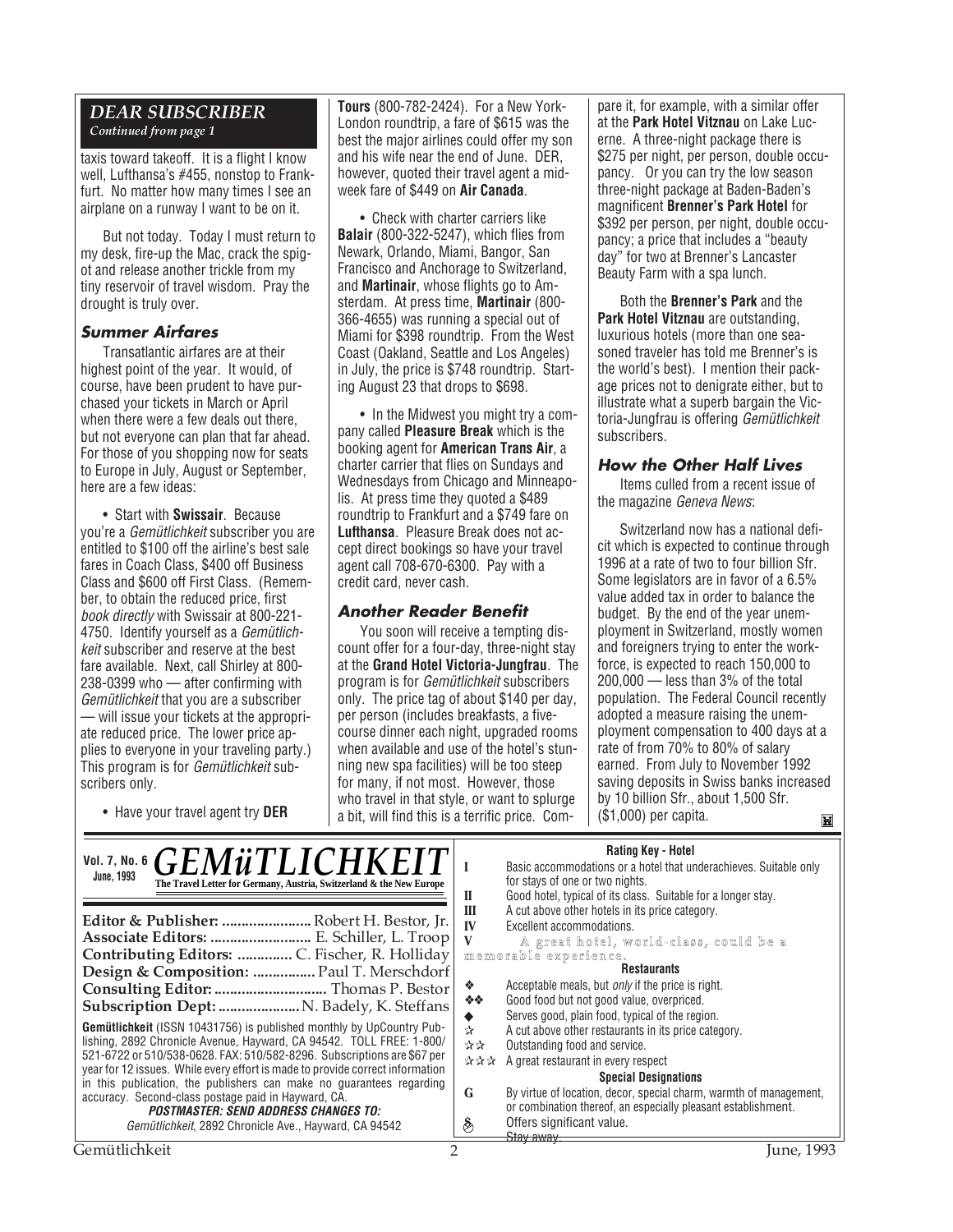#### *KITZBÜHEL Continued from page 1*

from June to mid-September and also on Tuesdays during July and August.

Kitzbühel has a good selection of hotels in all price categories and for most of the summer finding accommodations is not a problem.

Romantik-Hotel Tennerhof

On a hillside opposite the village is Kitzbühel's best hotel, the Tennerhof. EDITOR'S CHOICE.<br>CHOICE

First-time arrivals know they are on to something special the moment they pass through the entrance gate and begin winding their way up the hill through the lovely grounds to the hotel. The weathered facade, and three-story high roof peak that rises above the modern structure beneath it, is testament to the Tennerhof's simple beginnings in 1679 as a farmhouse.

The Pasquali von Campostellato family, who have owned the property since 1927, have not allowed its origins to be fully erased. Under their stewardship, the Tennerhof has become one of Europe's most elegant farmhouses. The place is strewn with antiques. Intricately painted bed frames and armoires, thick rope bannisters and ancient lamps are echoes of the old homestead. But shiny marble floors, vaulted ceilings, good pictures and oriental rugs remind guests they are in a very posh hotel.

The beautifully decorated guest rooms, all different, are a perfect meld of traditional Tyrolean ambience, top-class luxury and comfort. They are among the most inviting we've ever seen.

Gault Millau places the Tennerhof's restaurant among Austria's top 10.

Naturally there are cozy bars, fireplaces, indoor and outdoor pools, quiet corners in which to hide with a book, and flowers everywhere.

The very best hotels exude an air of quiet confidence and competence, and that's what you'll breathe at the Tennerhof.

Romantikhotel Tennerhof, Griesenauweg 26, A-6370 Kitzbühel, phone 05356/31 81, fax 05356/31 81 70. Singles 870 AS to 1,220 AS (\$73- \$103), doubles 1,580 AS to 3,380 AS (\$133-\$284). Major cards.

**Romantikhotel Tennerhof: IV G**

# **KITZBÜHEL**

Population: 7,872 Elevation: 2,500 feet

Approximate distances from:

| Innsbruck | $100 \mathrm{km}$ | 62 miles  |
|-----------|-------------------|-----------|
| Munich    | 120 km            | 74 miles  |
| Salzburg  | 80 km             | 50 miles  |
| Vienna    | 400 km            | 248 miles |
| Zürich    | 400 km            | 248 miles |

Kitzbühel Tourist Office Hinterstadt 18 A-6370 Kitzbühel Telelphone: 05356-21 55 Fax: 05356-23 07

A one week adult ski pass is 1,650 AS (\$139) in high season and 1,490 AS (\$125) in low season. A daily adult pass is 340 AS (\$29) in high season and 320 AS (\$27) in low season. Kids pay half the high season prices at all times.

# Sporthotel Reisch

The Sporthotel Reisch in the heart of the village. Despite rather dull guestrooms it offers a good level of comfort.

Of the Reisch's five restaurants, the most noted is **Kupferpfandl**, though we prefer the rough wood elegance of the **Hubertusstube** with its arched Gothic windows and blue table linen.

Most chambers offer a separate room for toilet and shower and a separate sitting area with a sofa that folds out as a third bed.

A typical double is Room #112 on the back of the hotel. It has a balcony and rents for 1950 AS (\$160) in the high summer season (more in winter).

Sporthotel Reisch, Franz-Reisch-Str. 3, A-6370 Kitzbühel, phone 05356/33 66-0, fax 05356/32 91. Singles 900 AS to 1,950 AS (\$76-\$164), doubles 1,200 AS to 3,300 AS (\$101-\$277). Major cards o.k. except Mastercard. **Sporthotel Reisch: II**

Hotel Tiefenbrunner

Another centrally located luxury choice — but a better value — is Hotel Tiefenbrunner. Its guest and public rooms are at least as appealing as at the Reisch and at slightly lower prices.

Ordinary doubles and singles are well maintained and comfortable enough for an extended stay.

We saw two outstanding rooms: Number 117 is a gorgeous suite featuring a tile stove in one corner and a shiny, elegant marble bathroom; Number 501 at the top of the house is less formal, but with slanting ceilings, exposed beams and dormer windows, it has more charm.

Hotel Tiefenbrunner, Vorderstadt 3, A-6370 Kitzbühel, phone 05356/2141 or 2142, fax 05356/58 57 80. Singles 520 AS to 1,350 AS (\$44-\$113), doubles 1,040 AS to 2,560 AS (\$87-\$215). Major cards. **Hotel Tiefenbrunner: II**

# Hotel Schwarzer Adler

*Continued on page 4* per day for TV. Every other hotel This oversized tourist catcher, located on the edge of the village, tries hard to be an authentic Tyrolean gasthof but succeeds only in being ersatz and slightly tacky. Ordinary double rooms are fairly small and quite plain. Some larger guestrooms have a private sauna. All rooms have a connection for cable TV but in some there is an extra charge of 100 AS (\$8.50)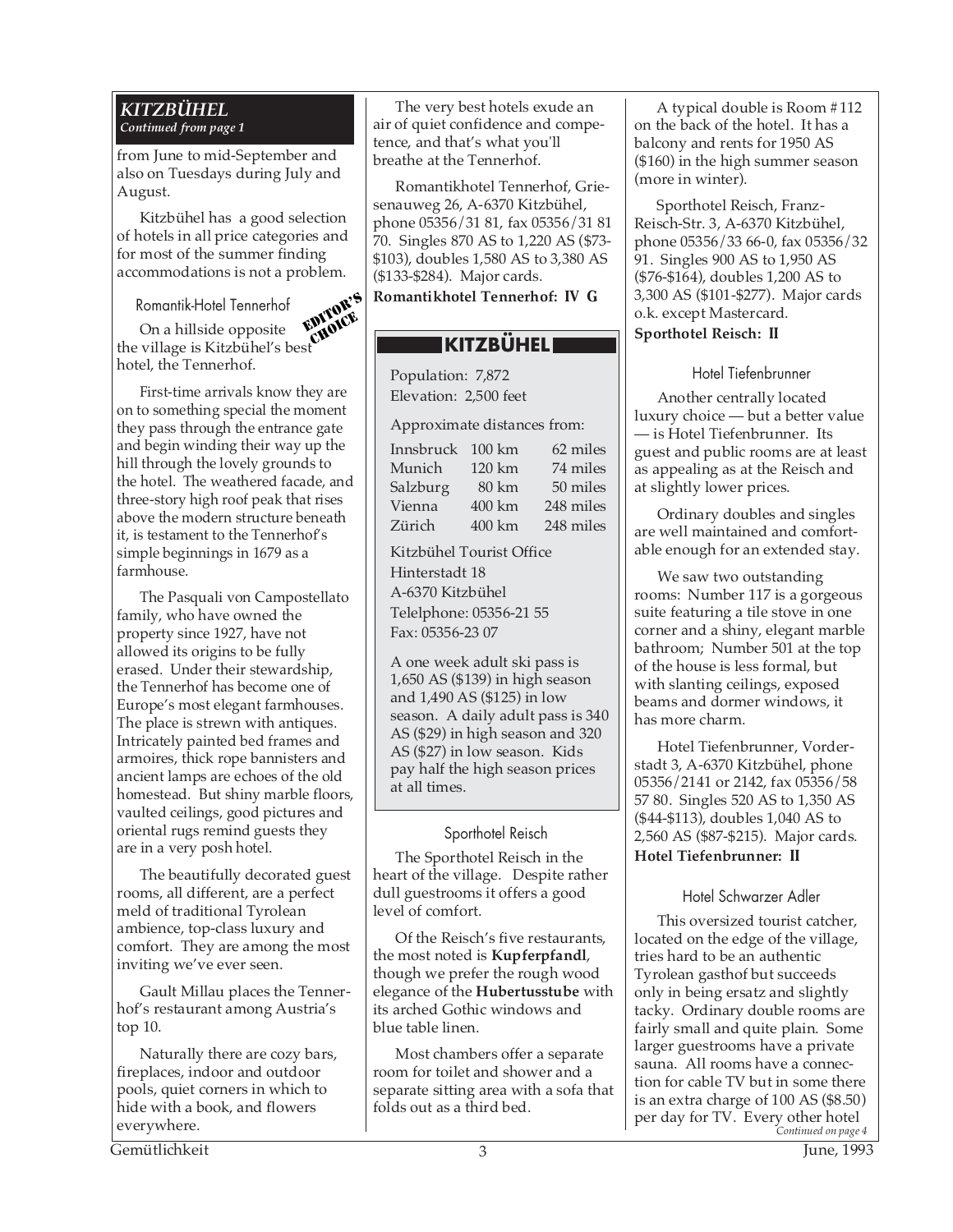### *KITZBÜHEL Continued from page 3*

reviewed here offers better value. Be advised that two other Kitzbühel hotels are under the same ownership: the **Hotel Goldener Greif** and the **Hotel Maria Theresia**.

Schwarzer Adler, Florianigasse 15, A-6370 Kitzbühel, phone 05356/22 86, fax 05356/50 01. Singles 460 AS to 1,250 AS (\$39- \$105), doubles 920 AS to 2,500 AS (\$77-\$210). Major cards. **Schwarzer Adler:**

### Golf-Hotel Ramushof

EDITOR'S CHOICE This is an outstanding mid-priced golf resort hotel. While it won't make you forget the Augusta National or Pebble Beach, the Ramushof's little nine-hole layout is very pretty and nicely maintained. Most of the guestrooms have balconies with good views of the golf course. Though in winter the hotel has to put away the tee markers and flagsticks, during the second week in January guests have a front row seat for one of the world's most important ski racing events, the Hahnenkamm. Its finishing line is right in front of the hotel.

But the Ramushof doesn't need golf or ski races. It is an excellent hotel and can stand on its own. Such features as slanting ceilings, skylights, canopied beds, in-room fireplaces, balconies with fine views and a judicious use of weathered wood, give many of the guestrooms great appeal and warmth.

Room Numbers 124 and 222, both two-bedroom suites, would be ideal for two couples on a golfing vacation. Both rooms overlook the golf course. Number 124 has a particularly spacious living room and the skylights and slanting ceilings of Number 222, on the top floor, make it especially cozy. For a couple alone, the best

room is a small suite, Number 114.

Other notable features are a sparkling indoor pool and a bright, airy garden room where breakfast is served in summer.

 The golf course is open May to October. Weekday green fees for guests are 180 AS (\$15) during the week and 280 AS (\$24) on weekends. Carts are available for 250 AS (\$21).

Golf-Hotel Ramushof, Ried-Ecking 16, A-6370 Kitzbühel, phone 05356/52 52, fax 05356/5252-49. Singles 1,280 AS (\$108), doubles 1,840 AS (\$155), small suites 2,750 AS (\$231). Major cards.

**Golf-Hotel Ramushof: III**



Hotel Haus Christophorus

The very best value we found in Kitzbühel is the **Hotel Haus Christophorus**. In a residential area, about a five-minute walk from the village center or ski lifts, this spic and span, typically Tyrolean charmer, has family management, quality guestrooms, pretty grounds and a snug, rustic *stuberl*.

Room Number 18, a corner double with a small balcony, has light pine furniture and walls, gleaming bathroom, color TV with cable and built-in wood table with padded benches. It rents for 700 AS (\$59) in summer and 1,100 AS (\$92) in winter.

It, and other rooms in the house, appear to have recently been renovated. Winter ski guests may want to inquire about one of the hotel's five apartments. The largest rents for 2,200 AS (\$185) and can accommodate six persons.

We found the Kühr family particularly welcoming and helpful.

Hotel Haus Christophorus, Marchfeldgasse 3, A-6370 Kitzbühel, phone 05356/27 83, fax 05356/27 85. Singles 250 AS to 650 AS (\$21-\$55), doubles 500 AS to 1,300 AS (\$42-\$109). No cards. **Hotel Haus Christophorus: III G \$**

### A Good Kitzbühel Restaurant

 Restaurant Chizzo, outside the town gate but only a couple of minutes walk from the center of Kitzbühel, is an informal, bright, almost California-style bistro.

The menu is moderately-priced and the recipes a little lighter than traditional gasthof fare.

We started with good mixed salads, followed by breast of chicken that had been flattened and cooked like schnitzel leaving a crunchy, greaseless crust and juicy, tender meat; and *zwiebelrostbraten* , a small, pan-fried steak served under a thin brown sauce and fried onions. Accompanying potatoes had been cut into bite-size chunks and sauteed in butter and herbs. Everything was very fresh and cooked to order.

Salad and entree for two persons was 390 AS (\$33).

Chizzo, Josef Herold Strasse 2, A-6370 Kitzbühel, telephone 05356/24 75. Moderate. **Restaurant Chizzo:** ✰

### *YELLOW ROADS Continued from page 1*

the best wines of the Vaud, then turns north toward Switzerland's *Mittelland* and, at Bulle, east through the Jaunpass in the "Pre-Alps."

Actually we started our drive from **Hotel Débarcadère** in the Lausanne suburb of St. Sulpice. (See story, page 5). The map we used was *Mair's Die Generalkarte #2* for Switzerland.

Set your car's trip odometer to zero, turn left from the front of the hotel and follow the road as far as possible. Shortly you will have no choice but to turn away from the lake and intersect the main road, Route #1. Take a right and follow the signs to Vevey.

At about 4.2 km from the hotel is an optional right turn to visit Roman ruins. At the edge of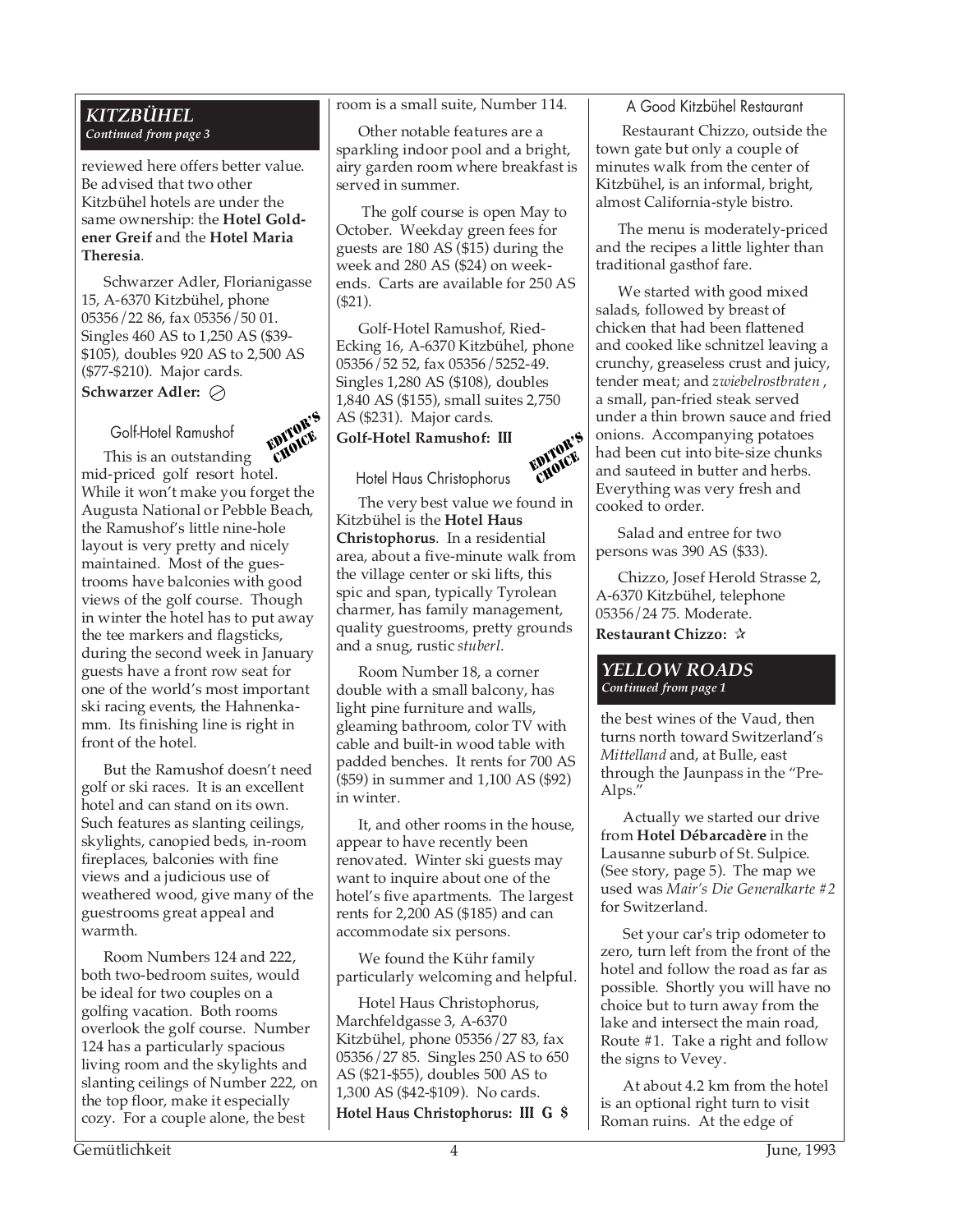Lausanne is a roundabout where you must choose to either continue along the lake, following the Ouchy signs, or drive up the hill and go through town following the Vevey signs. Either way you return to the lake road.

After Lausanne you should be on Route #9. At about 12 km you'll begin to see the neat vineyards of Lavaux clinging to the steep hillside and crisscrossed by a network of stone fences.

At about 16.9 is **Vieux Molin**, a restaurant set among the vineyards with a terrace overlooking the lake. The views here, above Lac Léman, are stunning in every direction. Across the way is France and the Savoy Alps. There are several turnouts for picture taking. St Sulpice •–<sup>0</sup> o Vevev Chatel-St Denis Lausanne

Lake Geneva

On your left

at about the 20 km mark note the waterfall

tucked into the steep cliffs.

Geneva

 $\circ$ 

Approximately 24.5 km into the drive make a U-turn under the railroad tracks and start up the hill, following signs to Bulle and Fribourg. At 25.9 km take the left toward Chatel-St. Denis and get another great look at the lake, this time from a higher altitude. Soon you pass over the autobahn, then negotiate a few switchbacks through the vineyards. At 28.4 km turn right to Chatel-St. Denis and Bern. At the 36 km mark you should be on Route #12 .

Once through Chatel-St. Denis the road breaks out into a wide, high valley. The drive has a new look. The rolling hills are dotted with farms.

Continue on #12 to Bulle — 55.9 km — where you will turn right following signs to Jaun, Gruyères and Chateau-d'Oex. At about 58.2 km go left toward Jaun, Broc and Charmey and into the mountains.

Jaun, a typical mountain village, is the dividing line between Romansh and Germanic Switzerland. Note the stone church on the left. Once through the town the road climbs again.

At about 79.1 km the road narrows considerably and gets a little scary, especially in places where there is no guard rail.

At the Jaunpass summit (1,508 meters/ $4,951$  feet)  $-84.4$  km into the drive — are a couple of restaurants and a few summer

Jaun

Jaunpass

cabins. During the first portion of the descent the road has two lanes, guard rails and good markings before it narrows and the hairpin

Turn left at 93.2 km to Interlaken on Route #11. Follow the Simme River noting several covered bridges which cross the river.

You have another decision to make at Spiez. The quicker way to Interlaken is to turn right and follow the south shore of the Thunersee. Otherwise, go left to Thun, turning right there and following the scenic road along the north shore. Thun is worth a half a day if you have the time. We had an excellent, inexpensive (less than \$9 per person without beverages) lunch there at the **Hotel Restaurant zu Metzgern** (Rathausplatz, CH-3600, Thun, phone 033/22 21 41). Other stops of interest on this side of the lake are the lakeside castles at

turns begin.



n keeping with our practice of putting some distance between ourselves and the airport

after arriving in Europe, we recently chose for a first night stop the **Hotel Débarcadère** in St. Sulpice near Lausanne after a 5:30 p.m. arrival at the Geneva Airport.



**I**

It was a return trip for *Gemütlichkeit* and the hotel charmed us as before

(*Gemütlichkeit*, June 1990), though the restaurant seems to have taken a turn for the worse.

The drive to the Débarcadère takes about 40 to 60 minutes, depending on your route. Upon leaving the airport, follow the green signs toward Lausanne. For a more relaxed drive off the autobahn, follow the first Coppett sign and turn right toward the lake. Just past Chateau Coppett (worth a stop, by the way, for the short, guided tour) turn left at the blue Lausanne signs onto a road which follows the curve of the lake. Continue to follow the blue Lausanne signs and soon you will be in the center of St. Sulpice.

This road passes through several towns of interest including Nyon, Rolle, St. Prex and Morges. You'll pass many beautiful homes, but particularly look to your left, usually on high ground above vineyards, for the occasional splendid private chateau. Those who are in no hurry can also choose the *Route du Vignoble* which winds through the vineyards.

The Débarcadère, a rambling three-story country house, is in a quiet, rather upscale neighborhood at the end of a peninsula in Lake

*Continued on page 8*

Ĭ.

This drive is about 136 km the short way. Going by way of Thun

Oberhofen and Beatenberg.

adds about 20 km.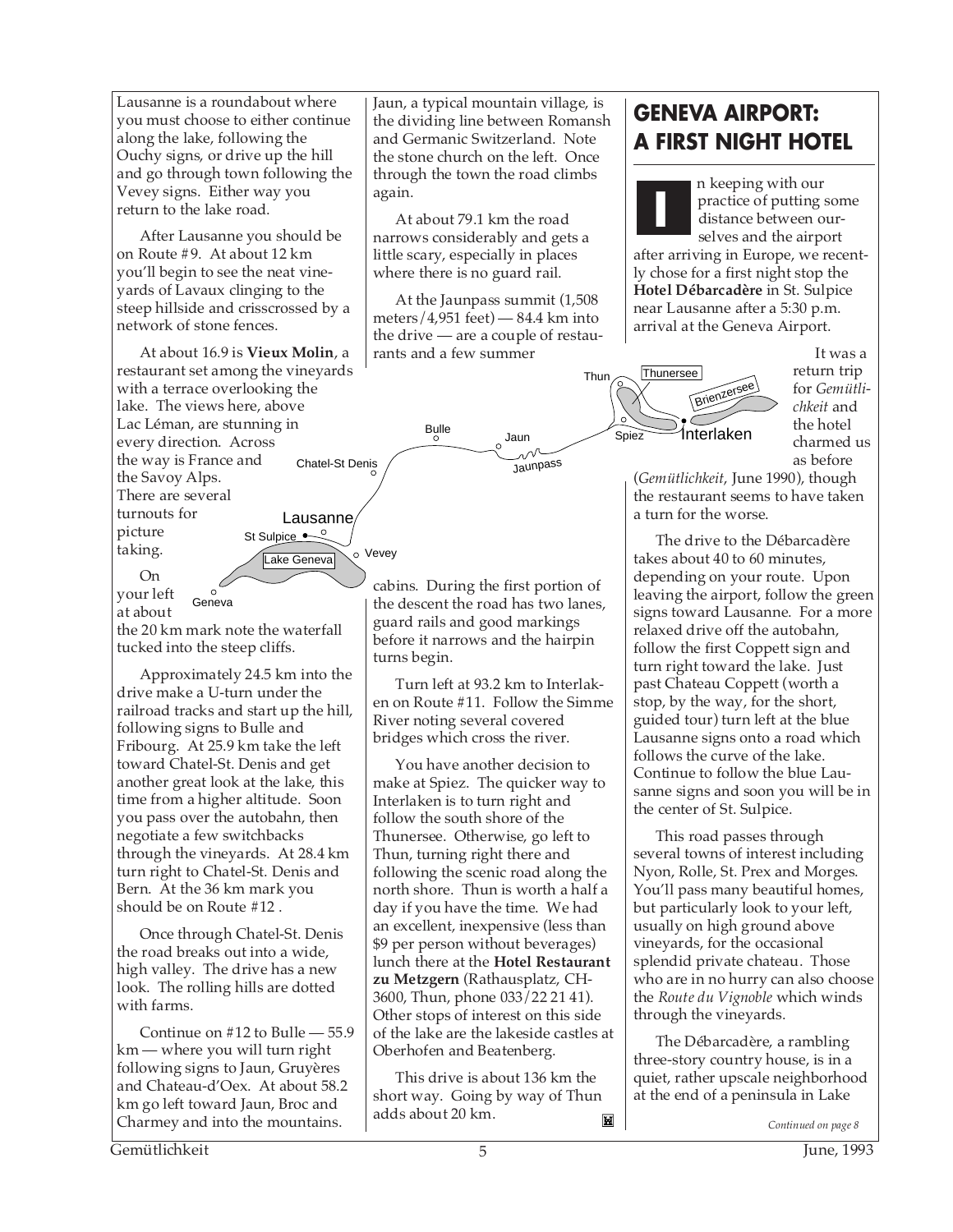# **READERS' FORUM**

**Robert Gillespie** of Lake Bluff, Illinois has regularly traveled on business and for pleasure in Europe since the end of World War II. Here are comments abstracted from a recent letter:

*New Munich Airport (Franz Joseph Strauss): stunning, beautiful and superbly organized for the traveler. But a note of warning: American Airlines staff doesn't have it all together yet, even after a full year of operation, so allow extra time. Boarding gates are perhaps 300 feet from check-in, a far cry from conditions at Frankfurt, and it is almost comfortable to board a plane under these conditions.*

*The car rental return is on the lower level as are the world-class shopping areas that make Frankfurt's pale by comparison. It is important to take the car directly there if one is within an hour of departure. With a bit more time, curbside drop-off for passengers and luggage is routine, but it does take time to drive from "C" area where the U. S. carriers depart to "F" where car rental is located. Cars are checked-in at the garage but it is necessary to take the documents to the counters inside for fast service, then it's about a 10 minute walk through the underground shopping areas to the departure area.*

*Hotel Lindner (Bad Aibling, Germany): Very nice, as you said, but squeaky cheap at the edges. For example, don't expect a hot shower before 0530 because that's when they turn the water heater on. And the pressure in the new building is minimal, a fast drizzle at best, not what we red-blooded American boys are accustomed to. Bed linen is changed but once a week, so you'll sleep comfortably in well known linen until then. Of course it is changed when the room changes but if you stay it*

*stays with you for the week. No shoe polishers anywhere. Parking difficult. No ATM in town that will accept VISA, MC, Amex; EuroCard only. Ask the owner to give you a couple of hundred marks and add it to your bill and she'll nick you 5% or 6%; that's tacky and cheap. No eggs at breakfast unless you ask for one. No English TV channel although there are four or five available in southern Germany. But they are nice people and the hotel is nice for a short visit. We were there four days. Would I go again? If I had reason to be in the area; otherwise I would go on down the road.*

*Hotel Geiger (Berchtesgaden, Germany): You do have a true winner here. Stefan is a charming young fellow and my group from Cleveland had a wonderful time as his guests. You have hit on what is certainly one of the best hotels in Germany. The only thing I would add to an almost perfect place is one or two real Bavarian dishes such as Eintopf or Schwammel. The 'nouvelle' is delicious but once in a while I really want to load the tummy.*

Mr. Gillespie gives a strong recommendation to Germany's moderately-priced "Ringhotels." He points out they are not a chain but a group of individually managed hotels and he calls one of them a "gem," the **Hotel Götz Sonne-Eintracht** (phone: 07841/6450, fax: 07841/645645) in Achern (just off the Basel-Frankfurt autobahn 33 kilometers southwest of Baden-Baden). Double rooms are from 150 to 230 DM (\$89-\$136).

From **E. L. Gorgas** of Sonora, California:

*In a prior issue one of your readers mentioned staying at the Gasthof Deim zum Goldener Hirsch in Freistadt in eastern Austria and day traveling into the Czech Republic. Worthwhile. We recommend a trip to Cesky Krumlov (old castle, narrow cobblestone streets) but not Ceske Budojovice which is crowded and not very clean. On our way back into Austria we stopped at a roadside outdoor restaurant for lunch of beer, sausage, cheese, bread and a dessert. In paying our Continued on page 8*

*waitress (a young, shy, extremely attractive Czech girl), I gave here the last of my Czech currency — about \$4.00 worth — as a gratuity. In German she refused it as "too much." After several attempts I asked my wife (whose German is many times better than mine) to tell her that we were leaving her country and would have no use for the money. She then took the Koren note and thanked us as several big tears rolled down here cheeks. We'll remember this.*

*If someone is wandering the Innsbruck, Zürich, Bern, Heidelberg route to depart from the Frankfurt Airport they should consider a night at the Schlosshotel Bludenz. Get a second or third floor room with balcony facing the town and valley and surrounding high peaks. Our fourth stop here since 1981. The manager has been at the hotel for 20 years and is most accommodating.*

*Like many of your readers we like to spend several days at a luxury hotel and then several days at one that doesn't empty your pocketbook. Our favorite in the first category is the Brenner's Park Hotel in Baden-Baden. It's world famous, of course, but I don't recall that* Gemütlichkeit *has ever mentioned it. If your room faces the Lichtentaller Allee and the river Oos, you wouldn't know that you were in a city. Accommodating? One evening we were having a 7 p.m. cocktail in the Oleander Bar and the barman asked if we were having dinner in the hotel's principal restaurant (the Schwarzwalder Grill was closed). We answered that we did not feel up to the formality of the main restaurant and the barman suggested that he could arrange for us to eat on the terrace facing the gardens and the river. Perfect. Our recent stay was our fourth and as rewarding as the first.*

*Finally, a comment on dealing with the generally exorbitant rates at luxury hotels. Our recent trip began with a five-night stay in London where I attended a meeting. The convention hotel was the Intercontinental at which we've stayed before. I therefore wrote*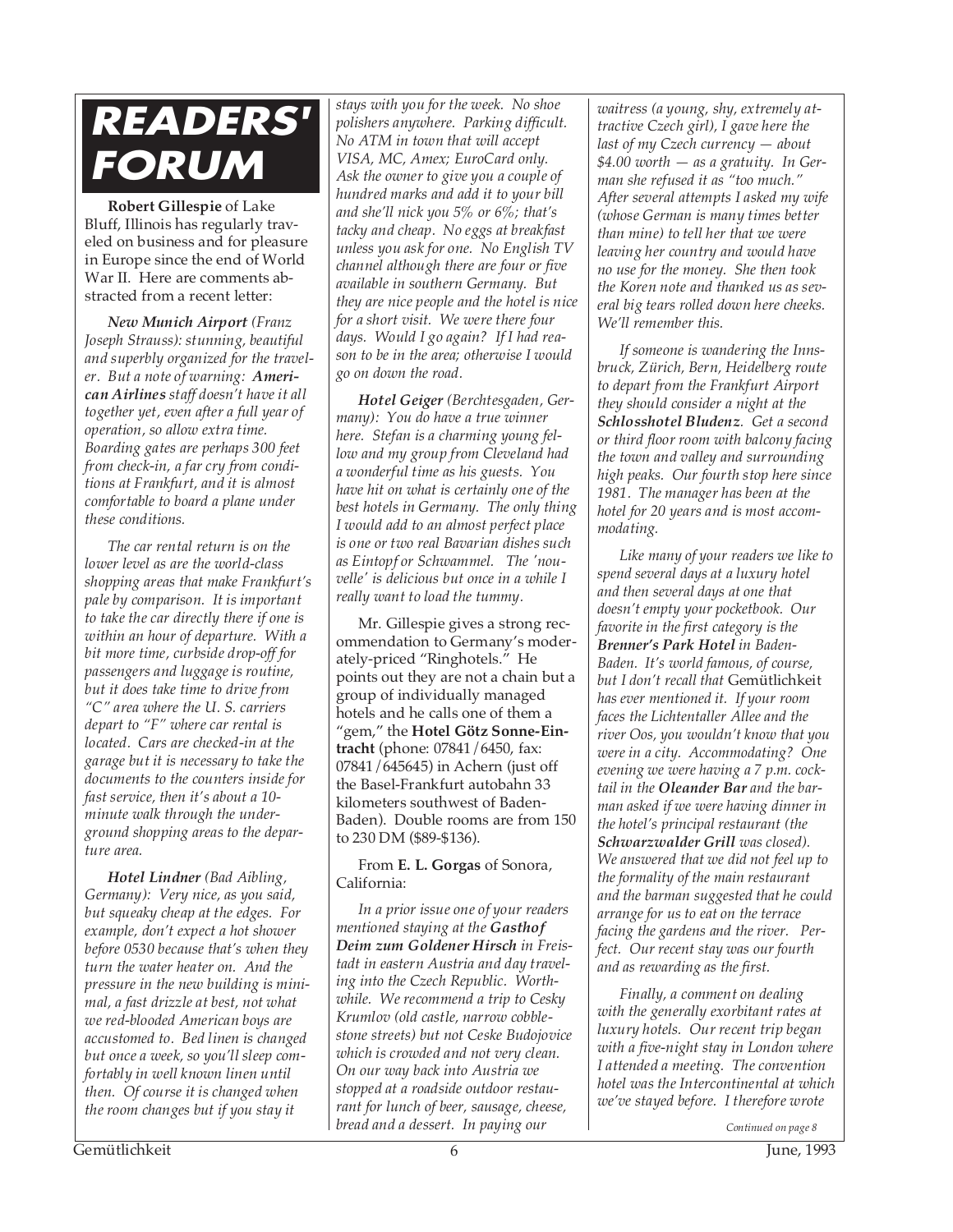

### **Sorry, Wrong Number**

Last month's item in this space about **Eventnet**, the U. S. company through which reservations can be made for opera performances in Europe, contained an incorrect telephone number. The correct number for Eventnet is 800-729- 8499. Eventnet's ability to book tickets, incidentally, extends well beyond opera performances. They have access to London theater tickets and tickets to most of Europe's major concert venues and music festivals. Their surcharge ranges from about 8% to 22%.

### **Pass Needed for Swiss Autobahn**

To drive the autobahn in Switzerland, your automobile must display a pass called a "Vignette" on the windshield. The stickers, good for one calendar year, cost 30 Sfr. (\$20) and can be obtained at border crossings and Swiss post offices. Cars rented in Switzerland carry the pass, those rented in other countries only carry them if a previous renter has purchased one.

# **Bike Trips**

The free brochure *Cycling Itineraries in Southern Switzerland* describes 17 bicycle trips of varying difficulty. Safety was a major concern in choosing the routes which are over minor roads and muletracks well away from main highways. Contact Swiss National Tourist Office, 260 Stockton Street, San Francisco CA 94108, phone 415-362-2260, fax 415- 391-1508.

### **Olympic Museum**

A new **Olympic Museum** opened June 23 in Lausanne, home city for the International Olympic Committee since 1915. The museum is open every day except Monday from 10 a.m. to 7 p.m. and until 8 p.m. on Thursdays.

### **Lufthansa Adds Train Connections**

**Lufthansa**, which says it is the first airline to replace domestic short-haul flights with its own train service, is expanding that service. It now offers 16 daily high-speed rail connections from its Frankfurt Airport hub north to Bonn, Cologne and Düsseldorf and four connections south to Stuttgart. Passengers travel in specially reserved, firstclass compartments aboard regularly scheduled InterCity express trains. Lufthansa maintains checkin counters at the train stations where passengers obtain boarding passes both for the train and the connecting flight. Luggage is checked through to the final destination.

The connecting train tickets are free for transatlantic passengers. In addition, members of the airline's frequent flyer program, Miles & More, are credited with bonus mileage. The airline also offers special bus service between the Frankfurt Airport and Mannheim and Heidelberg.

# **Lech Package Deal**

Lech in Austria's Arlberg has a seven-day package during July and August called "The Dream Holiday." It includes rides on cable cars and chairlifts, entrance to the city's beautiful swimming facilities, a hiking excursion to area lakes, a daily selection of guided hikes and optional mountain climbing trips, free use of a bicycle for a day, free entrance to the cinema and lodging. Bed and breakfast prices for the week start at 2,370 AS (\$199) per person. Half-board at a three-star hotel is 4, 410 AS (\$370) per person. Kids from seven to 12 years-old pay 50% and those under six are free. Contact Lech Travel Bureau, A-6764 Lech, phone 05583/2161-15, fax 05583/3155.

### **Free Bikes in Zürich**

Bicycles are available free between 8:30 a.m. and 9:30 p.m. each day through October 31 in central Zürich. An identity card must be left as a deposit. The bikes can be checked-out from depots at Paradeplatz and Bellevue in the city center.

### **Austrian Operetta Festivals**

Operetta, a musical form that requires only the merest shred of romance to appreciate, flourishes in Austria. There are several summer festivals: the June 26- September 12 **Summer Arena of Baden**, just outside Vienna, includes Leo Fall's *Die Rose von Stambul* and Lehár's *Paganini*; the program at the July 11-September 4 **Operetta Festival Bad Ischl** (Franz Lehár's hometown) includes Lehár's *Das Land des Lächelns (The Land of Smiles)* and Johann Strauss's *Der Zigeunerbaron (The Gypsy Baron*) and the July 16- August 29 **Lake Festival of Mörbisch** offers Lehár's *Die Lustige Witwe (The Merry Widow)*. For more information contact Austrian National Tourist Office, 11601 Wilshire Blvd., #2480, Los Angeles CA 90025, phone 310-477-3332, fax 310-477-5141.

### **Bregenz Festival**

For followers of more serious music, the July 20-August 22 **Bregenz Festival** offers some of the world's best musicians and ensembles including the Vienna Symphony and Moscow Radio Symphony. In addition, Verdi's opera *Nabucco* will be performed on the open-air "floating" stage at the shore of Lake Constance and Giordano's *Fedora* is in the Festival Hall. Contact Austrian National Tourist Office, 11601 Wilshire Blvd., #2480, Los Angeles CA 90025, phone 310-477-3332, fax 310-477-5141.

# **Austria Ski Expands**

Travel agents and group travel planners should note that **Austria Ski** has introduced a new product line featuring destinations in Switzerland and France. Contact Richard Davidson, Austria Ski, 1535 West Loop South, #319, Houston TX 77027-9509, phone 800-333-5533, fax 713-960-8966.